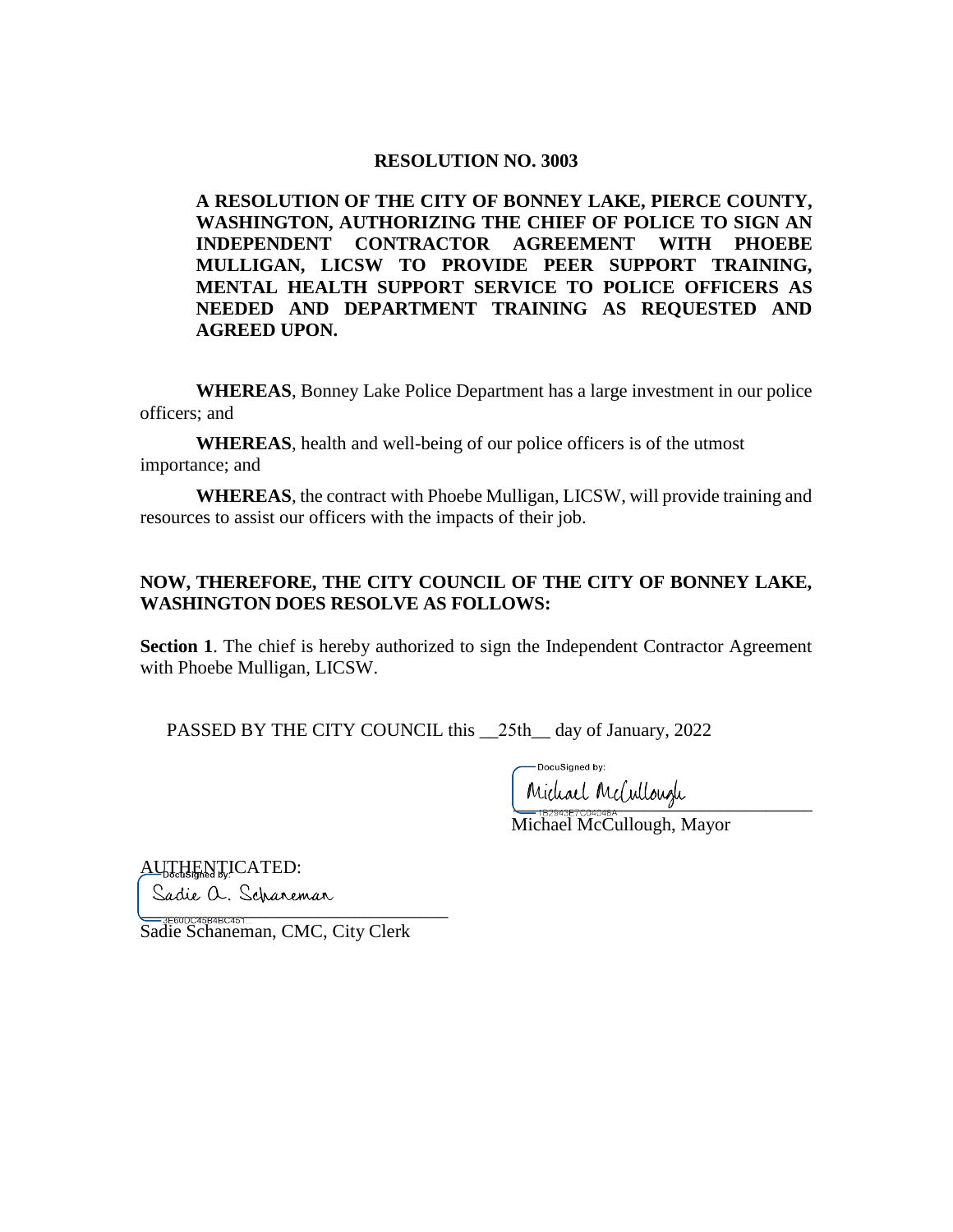# **INDEPENDENT CONTRACTOR AGREEMENT**

This contract for services is made effective as of February 1, 2022, by and between the City of Bonney Lake Police Department of 18421 Veterans Memorial Dr. E., Bonney Lake, WA 98391 and Phoebe Mulligan, LICSW (#LW60170219) of 3223 Deer Island Drive E Lake Tapps, WA 98391.

**WHEREAS**, Bonney Lake Police Department desires to have certain services provided by Phoebe Mulligan for its peer support and training program, and Phoebe Mulligan agrees to perform such services under the terms and conditions set forth in this Agreement; THEREFORE, inconsideration of the mutual covenants and promises contained in this Agreement. Bonney Lake Police Department and Phoebe Mulligan agree as follows:

- **1. DESCRIPTION OF SERVICES.** Beginning on February 1, 2022, Phoebe Mulligan, LICSW will provide to the City of Bonney Lake Police Department the following services (collectively, the "services"):
	- Assist with training of the peer support team
	- Provide mental health support services as needed (preparation for incident debriefs, critical incident stress debriefing, individual meeting/support)
	- Training as requested and agreed upon
- **2. DURATION OF AGREEMENT.** This contract is ongoing and may be terminated at any point by either party. Cancellation of this contract requires a 30-day written notice from either party which will be hand-delivered or sent via U.S. mail, certified mail, postage prepaid to the addresses listed above.
- **3. PAYMENT.** Bonney Lake Police Department will pay Phoebe Mulligan a rate of \$150 per hour. Payments to Phoebe Mulligan for services will be made no later than 15 days following the submission of an invoice for services. Bonney Lake Police Department will not pay for any additional hours beyond the approved amount for each identified service. Bonney Lake Police Department will provide no other compensation or benefits to Phoebe Mulligan except as specifically identified in this Agreement.
- **4. TAXES.** Phoebe Mulligan is solely responsible for the proper withholding and timely payment of all taxes owed as a result of work performed under this agreement, whether local, state or federal, including but not limited to federal income tax liability, selfemployment tax, and social security (FICA) tax. Bonney Lake Police Department shall not under any circumstances deduct any taxes from payments. Phoebe Mulligan agrees to indemnify and hold harmless, Bonney Lake Police Department, in the even that Phoebe Mulligan fails to withhold or pay any applicable taxes or contributions associated with this Agreement. At Bonney Lake Police Department's request, Phoebe will furnish a certificate or other evidence of her compliance, with all local and federal laws regarding such withholdings or contributions.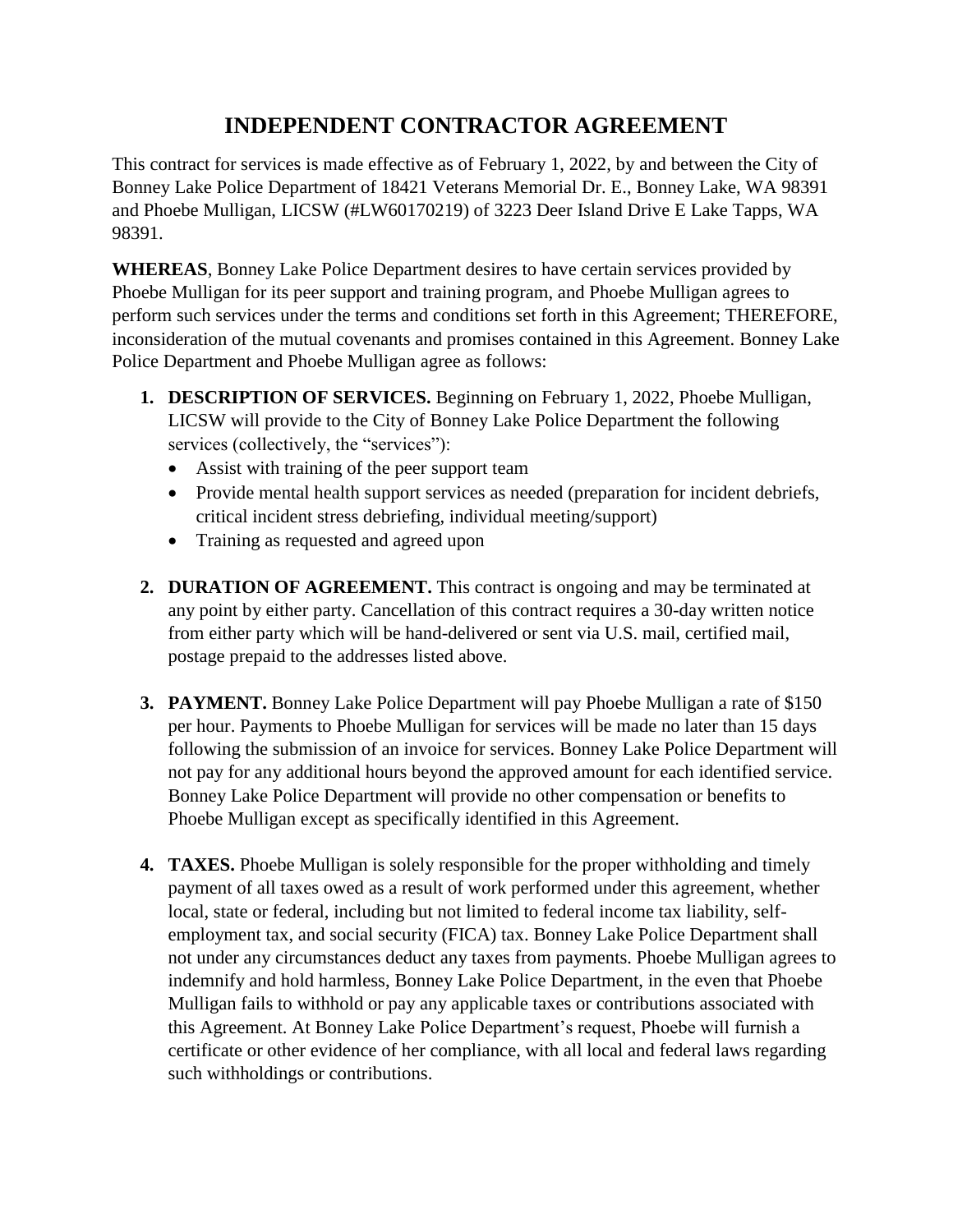- **5. INDEPENDENT CONTRACTOR RELATIONSHIP OF PARTIES.** Bonney Lake Police Department and Phoebe Mulligan intend and understand that an independent contractor relationship exists and is created by this Agreement. Bonney Lake Police Department is interested primarily in the results to be achieved by Phoebe Mulligan and the conduct and control of the work will rest solely with Phoebe Mulligan. Phoebe Mulligan agrees to perform such services to the best of her ability and to the satisfaction of Bonney Lake Police Department. It is understood by both parties that Bonney Lake Police Department does not agree to use Phoebe Mulligan exclusively and may choose to contract with other providers for similar services. Likewise, Phoebe Mulligan is free to contract for similar performance of services with other entities while under agreement with Bonney Lake Police Department. In this regard, Phoebe Mulligan will not assign Bonney Lake Police Department designated work or projects to other individuals without prior notification and disclosure to Bonney Lake Police Department.
- **6. CONFIDENTIALITY.** For the duration of this Agreement and thereafter, Phoebe Mulligan agrees to keep the terms and conditions of this Agreement confidential, as well as other confidential and/or proprietary information obtained through her services to Bonney Lake Police Department, and shall not disclose such confidential information to any other person without a need to know, and without prior notification to and express authorization from Bonney Lake Police Department.
- **7. INTERPRETATION.** If for any reason any provision or terms of this Agreement is found by a court of proper jurisdiction be invalid or unenforceable, such determination shall not affect or alter any other part of this Agreement, and the remaining provisions shall remain in full force and effect.
- **8. GOVERNING LAW AND VENUE.** This Agreement shall in all respects be subject to and governed by the internal laws of the State of Washington, and not its law of conflicts. The parties agree that any legal action related to this Agreement will be filed and heard in Pierce County, WA.
- **9. ENTIRE AGREEMENT.** This Agreement contains the entire agreement and understanding by and between Bonney Lake Police Department and Phoebe Mulligan with respect to the performance of services by Phoebe Mulligan. Representations, promises, agreements or understanding not contained in this Agreement, either written or oral, shall have no force or effect.
- **10. INSURANCE REQUIREMENTS.** Phoebe Mulligan is required to provide her own Professional and General Liability Insurance Coverage and will provide the agency with a current copy of the insured certificate. Phoebe Mulligan must also have a credential in good standing at all time during this contract.